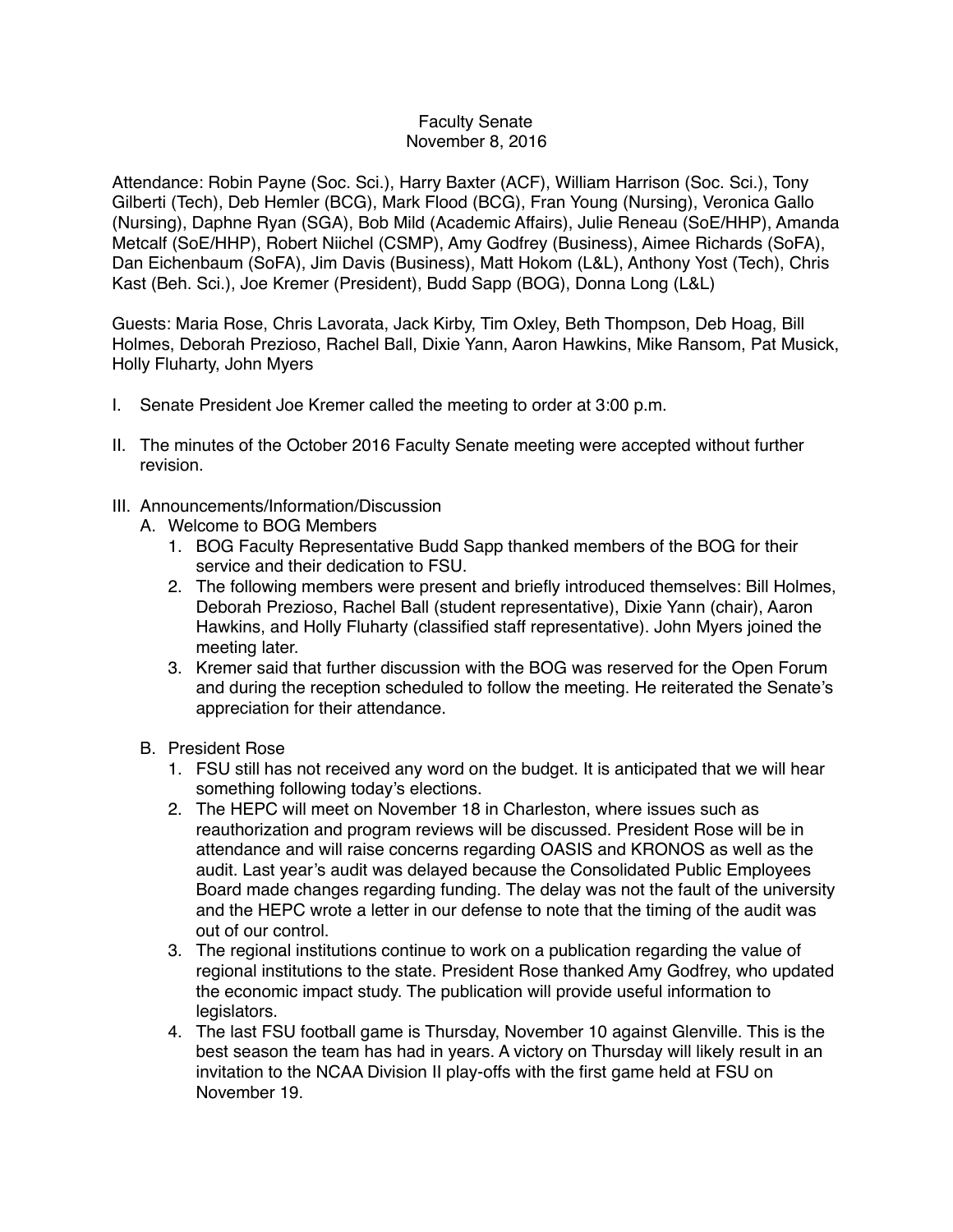- 5. Basketball season starts soon.
- 6. Students will begin moving into Building Three of University Terrace. Once that process is complete, demolition of the remaining College Park apartments will commence. When asked if there will be an open house for the University Terrace apartments, President Rose noted that one will be held in March or April 2017 when the grounds are more cleaned up.
- 7. President Rose urges faculty to attend open forums and provide input to the BOG when presidential candidates are brought to campus.
- 8. Senate President Kremer thanked President Rose for her transparency and her willingness to work with the Faculty Senate during her tenure as president of the university.
- C. Dr. Robynn Shannon IDEA Course Evaluations
	- 1. Shannon reported that most reviews of the annual academic program reports have been completed. The goal this year is to facilitate more dialogue between the program reviewers and the program faculty. The Critical Friends will discuss the effectiveness of this process at the next meeting. So far they are pleased with how the reviews have gone this year and HLC reported they were impressed by how many people are involved in academic assessment on our campus.
	- 2. In the 2015 Focus Visit Report from the last HLC visit they made two recommendations: 1. To formalize the structure of the Critical Friends group. Progress has been made on this and a more formalized plan will take effect in January 2017 at which point the Critical Friends will be called the Institutional Assessment Council. 2. Come up with a comprehensive institutional plan in advance of the HLC visit that occurred in October 2016. Tim Oxley had put together an outline of that plan and Shannon will continue to develop it.
	- 3. Shannon shared a powerpoint presentation on "best practices" for IDEA course evaluations that had been discussed at the luncheon held last week, hosted by Provost Chris Lavorata. Shannon noted that her role was not to defend the IDEA evaluations or the university's decision to use them, but rather to advocate for best practices to get useful results.
		- a) Historically, the main challenges have been response rates and the exclusion of courses because of insufficient data.
		- b) Shannon shared data from the last three semesters focusing on the percentage of courses with low response rates, the average response rate, and the percentage of courses with useful data.
			- (1) Classes were excluded from the data if faculty did not select important or essential objectives. During the spring 2015 semester, 45% of courses were thus excluded, 30.5% during the fall 2015 semester, and 14% during the Spring 2016 semester (though many classes had already been removed from that data set for other reasons).
			- (2) Classes can also be excluded if the response rate is less than 65%. According to IDEA, a response rate of 75% or higher is necessary for reliable data. Therefore, 55% of classes were excluded in Spring 2016, 59% in Fall 2015, and 67% in Spring 2015.
				- (a) The rates for eligible classes with a response rate over 65% were 39% during the Spring 2016 semester, 25% during the Fall 2015 semester, and 18% during the Spring 2015 semester.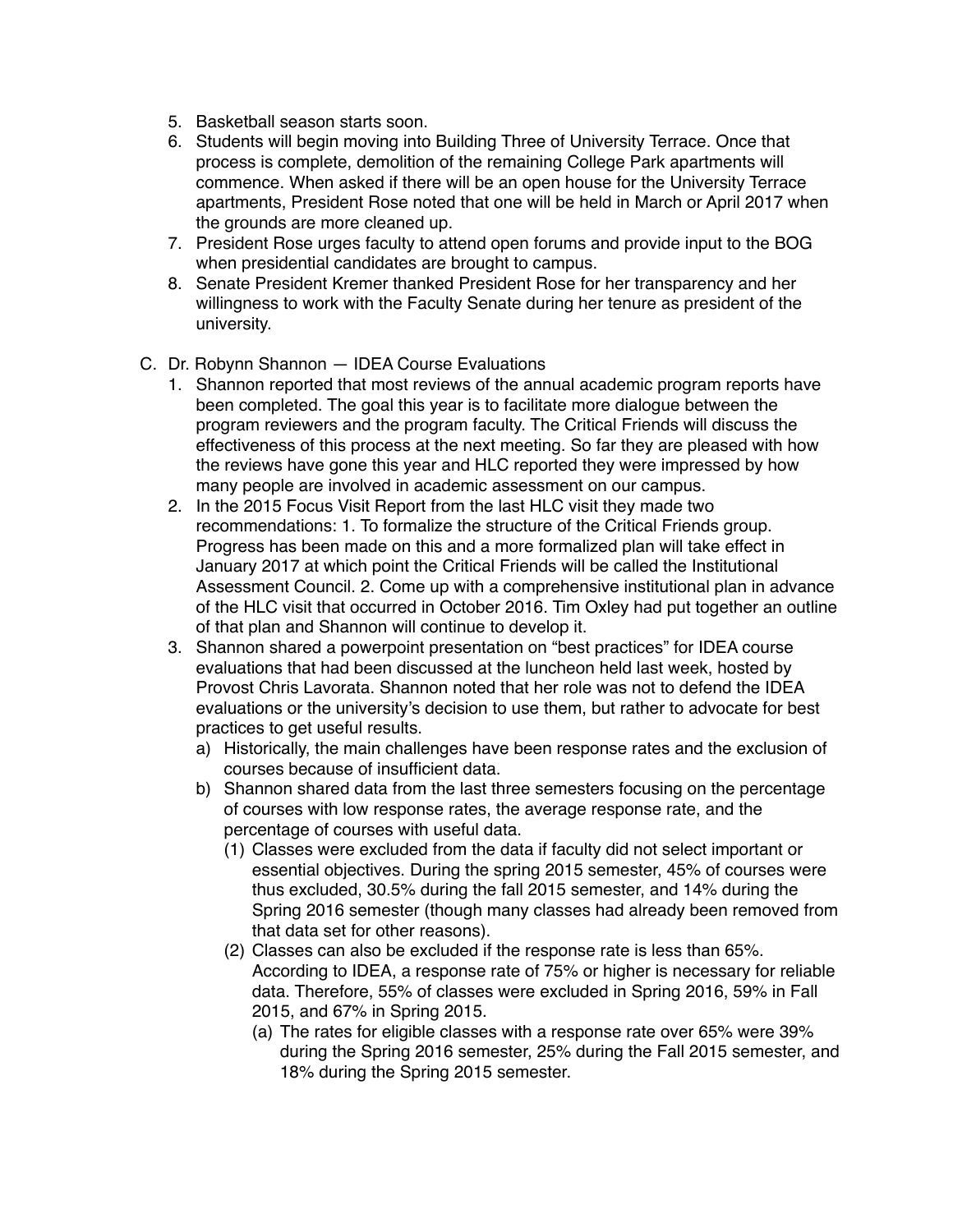- c) Faculty with high response rates were invited to share remarks at the luncheon. The best practices they advocated for included:
	- (1) Allowing class time for on-line evaluations as well as paper evaluations.
		- (a) IT will provide hardware to use during class time if faculty are using online evaluations.
	- (2) Include the date of the evaluations on the syllabus or send an announcement via Blackboard, Moodle, or e-mail.
	- (3) Remind students to bring a mobile device to class if you are doing on-line evaluations during class time.
	- (4) Take attendance so you can follow-up with students who missed the evaluation date. This is not possible with paper evaluations, but can be done with on-line evaluations.
	- (5) Leave the room when students complete the evaluations and offer incentives, such as extra credit for completion.
	- (6) Choose IDEA objectives that align with course goals and outcomes and consider integrating the IDEA terminology into your syllabus. Refer to these objectives throughout the semester.
	- (7) Add your own questions to the standard evaluation. Studies indicate that students better understand the relevance of providing such feedback.
	- (8) Go over the form with the students and make sure they understand that there are different kinds of questions with different categories of responses.
	- (9) Create a culture of feedback throughout the semester (such as midterm course evaluations) so students know that you value their input.
	- (10) Stress the importance of the evaluations and explain to students how the information is used.
	- (11) Explain why you've selected certain objectives as important or essential.
	- (12) Give students examples of how you've used student feedback in the past to improve your courses.
	- (13) Thank students for their feedback.
	- (14) Show students a sample report of the data we receive from their evaluations.
	- (15) Remind students that the responses are anonymous and faculty do not see the results until after grades are submitted.
- 4. Discussion following Shannon's presentation focused on clarifying whether or not it is counterproductive to tell students what the important/essential objectives are. Shannon said that telling them does not interfere with the results but does ensure that they are focusing on reflecting on whether or not those particular objectives were achieved. There was also discussion regarding how this data is used and whether or not it is effective to continue utilizing them when the percentage of evaluations that meet the criteria remains so low.
- 5. If faculty have not received their IDEA reports in the past, they should contact Shannon for help in locating them.
- D. ACF Representative Harry Baxter
	- 1. PEIA is holding its public hearings in November. The closest location for FSU is at the Erickson Alumni Center at WVU on November 15. Registration for people wishing to speak begins at 5:00 p.m. with the hearing scheduled to last from 6:00-8:00 p.m.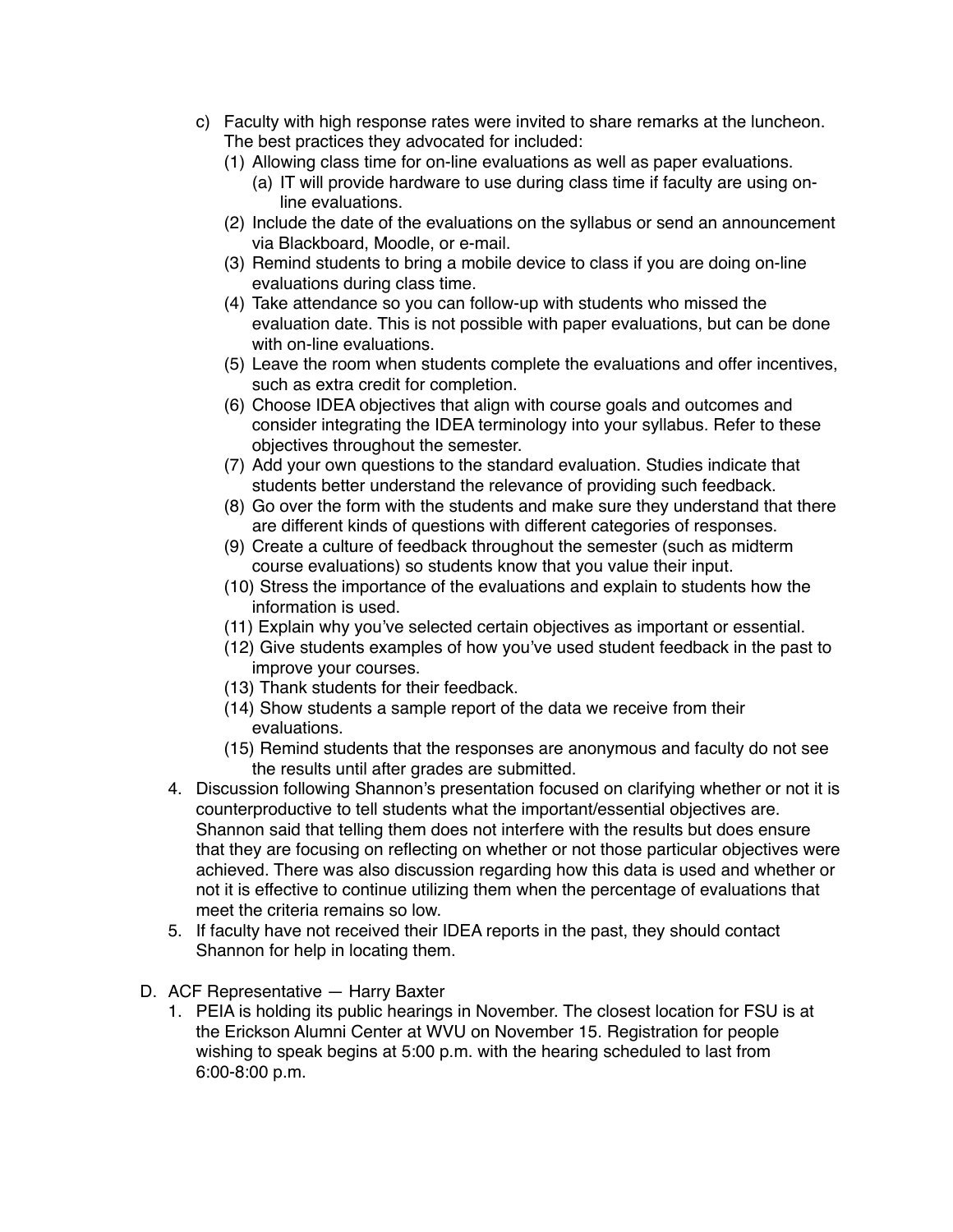- a) Baxter strongly encourages people to attend given the growing number of complaints regarding diminishing benefits. The more people voicing those complaints the better the chance of seeing change.
- b) Once the legislative session begins, Baxter encourages faculty to send letters and emails and make phone calls to legislators to draw their attention to these issues as well. Making legislators aware of the situation is the only way to effect change.
- 2. The Legislative Advocacy Committee is working on bringing someone from the Finance Board of PEIA to campus in January.
- 3. The WV Great Teachers Seminar will be held June 19-22, 2017 at North Bend State Park. Baxter will circulate more information regarding this. FSU faculty who have participated in the past have found it to be beneficial.
- 4. The Legislative Advocacy Committee is having a legislative event that will be discussed later during the "Minor Business" portion of the meeting.
- 5. Baxter concluded by making one last plea for faculty to "Remember in November." Polls are open in WV until 7:30 p.m. today. There will be an Election Watch at the Knights of Columbus beginning at 6:30 p.m. Community members are invited to watch the election results there.
- 6. Discussion following Baxter's announcements focused on the question of who has oversight over PEIA funding. The assumption is that the legislature has oversight over the funding; however, there is some uncertainty. Senate President Kremer reminded the Senate that this issue has already been referred to the Faculty Welfare Committee for further research.
- E. SGA Representatives Daphne Ryan and Dillon Bradley
	- 1. Daphne Ryan said that the senior project is still in the works. The Foundation team is setting up a website to make on-line payment easier.
	- 2. Students are petitioning for a December commencement ceremony. In the meantime, SGA is planning an event to celebrate December graduates. Faculty are asked to send interested students to the next SGA meeting for discussion.

## IV. Unfinished Business

A. There was no unfinished business.

## V. New Business

- A. Major Business
	- 1. Curriculum Proposal #16-17-01 Nursing General Studies
		- a) Veronica Gallo was in attendance to discuss this proposal. The proposal has to do with General Studies program requirements. In the past, students were required to take a literature course; however, transfer students were running into problems with this. So the requirement has been lifted to give students more flexibility and so that the program does not have to send multiple memos authorizing substitutions.
		- b) The proposal passed for the first reading.
	- 2. Curriculum Proposal #16-17-02 Rev. 1 Math Support & Course Renumbering
	- 3. Curriculum Proposal #16-17-03 Math Support Simplification
		- a) A motion was made and passed to consider the two math proposals together.
		- b) Bob Niichel explained that the renumbering is designed to eliminate confusion of FSU courses with Pierpont courses. Beth Thompson explained that the math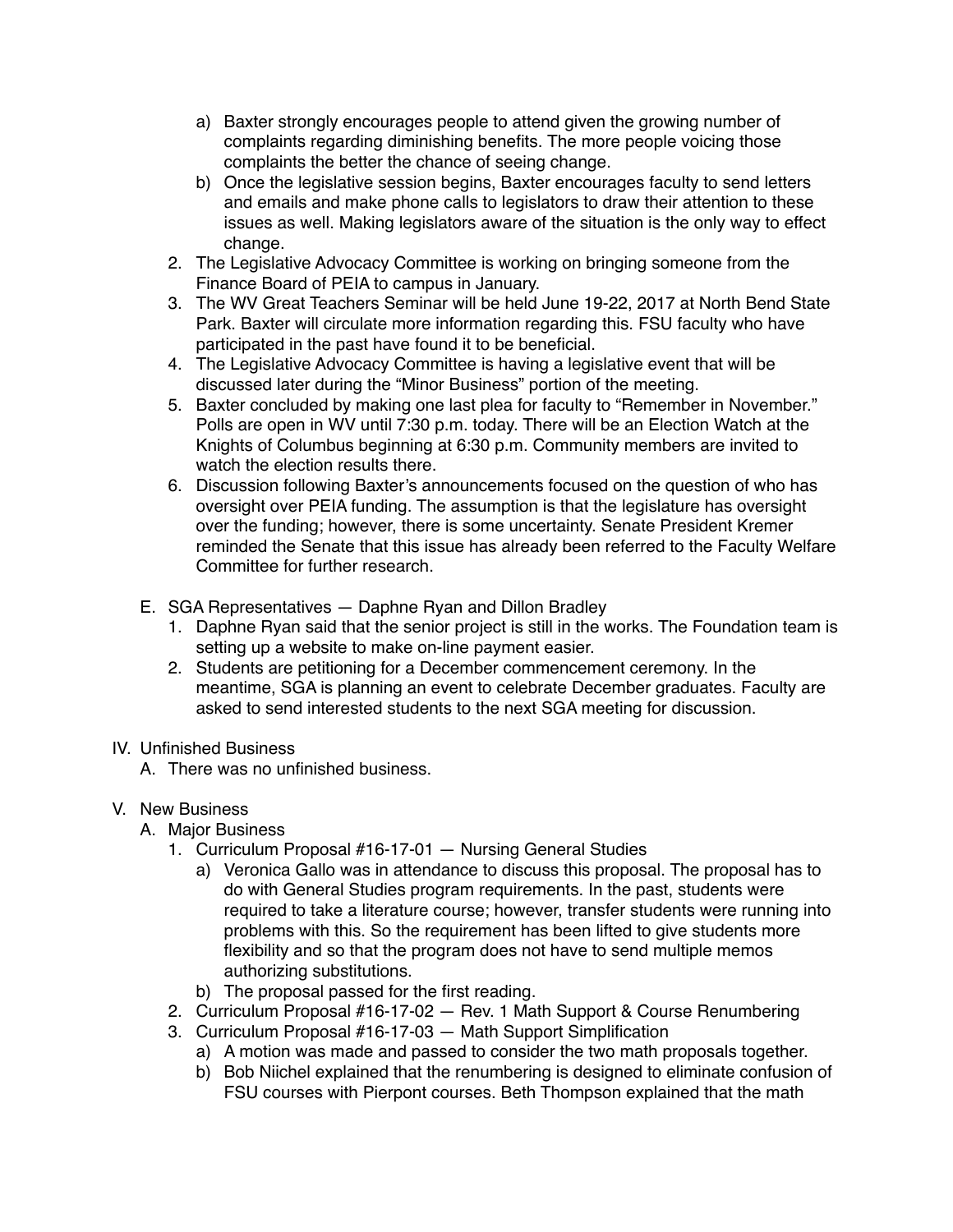support simplification proposal is designed to better integrate support and streamline the registration process. This will be a stand-alone course with support built in, rather than requiring students to co-register in support courses. c) Both proposals were accepted for the first reading.

- 4. Curriculum Proposal #16-17-04 Rev. 1 Introduction to Folk Music
	- a) Pat Musick was in attendance to discuss this proposal. Musick explained that folk music has been offered as a special topics course in the past. The folklore program (which has a minor) has partnered with the music program in order to create a regular course that is cross-listed as FOLK and MUSI. It will provide background and history on the regional influences of music and it will include hands-on experience. It will be offered in regular rotation for the folklore minor but will be open to other students as well.
	- b) The proposal was accepted for the first reading.
- B. Minor Business
	- 1. Legislative Advocacy Committee's Legislative Event Thursday, January 19, 2017
		- a) Harry Baxter noted that the legislative session begins on February 8. Because of the election of a new governor, the start date has been delayed by a month. The Legislative Advocacy Committee has decided to hold an event on campus in the interim. Representatives from Marion and other surrounding counties will be invited. This will be similar to the event held last year; however, a new format of "speed networking" has been suggested to better facilitate discussion between the legislators and their constituents. The Committee would like input from people regarding possible topics of discussion — not just the big issues, like PEIA or the budget, but issues related to improve higher education and improving the college-going rate as well.
		- b) Baxter has already spoken with Delegate Caputo. Caputo is not available on the 19th, so the date of the event will possibly be moved to January 26th, depending on the availability of other legislators.
	- 2. FSU/PT&CC Course Relationship
		- a) On behalf of the Executive Committee, Donna Long raised an issue that is currently affecting Nursing-intended students. Many nursing students pick up a minor during the delay in matriculating into the nursing program and many of those students have elected to complete a minor in nutrition. Pierpont is no longer allowing FSU students to take their classes, however, and this is preventing many students from completing one class that is required of the minor. Many students have completed all but that one class and are now being told that they cannot complete the minor. The Executive Committee believes that since the minor is offered in the academic catalog, the university has an obligation to facilitate their completion of the minor.
		- b) Provost Lavorata noted that she has been in attendance at meetings with Pierpont where they have said that they welcome FSU students into those courses and that this is perhaps a question to raise with Shayne Gervais. Another option is for students to complete the course as transient students at other institutions. Lavorata will raise the issue with Gervais.
		- c) Associate Provost Kirby noted that financial aid is another issue to consider as it affects FSU students taking Pierpont courses. There is an acute problem needing immediate attention for the nursing students, but this is also a much bigger issue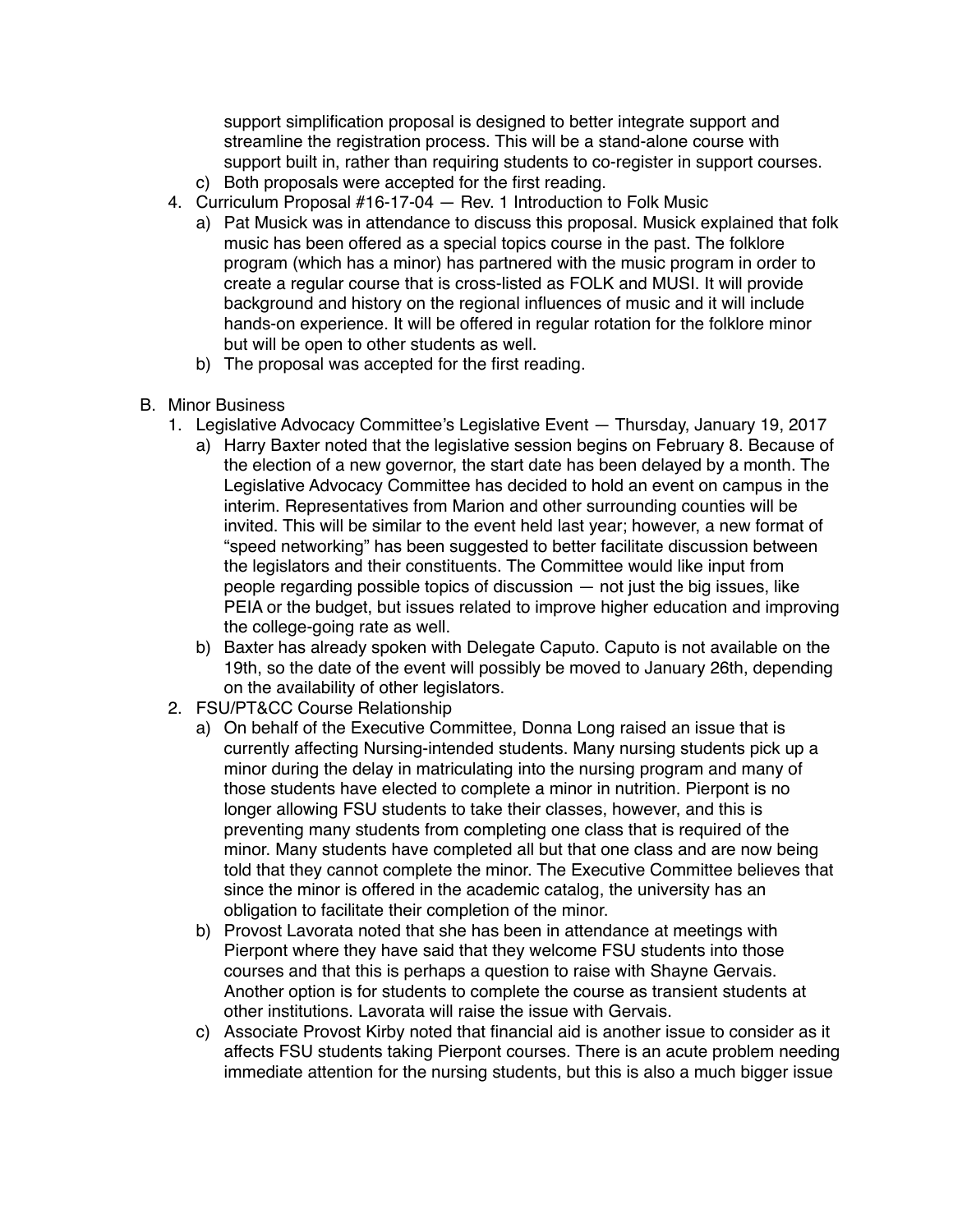that needs to be considered further.

- C. Authorization for December 6 Senate Meeting
	- 1. The Executive Committee determined that it may be useful to add an additional meeting during the first week of December in order to contend with curriculum proposals in a timely manner.
	- 2. The Senate voted to hold the additional meeting on Tuesday, December 6.

## VI. Open Forum/Q&A with BOG

- A. Open Forum
	- 1. A question was raised regarding the ability of the new XEROX machines to receive faxes. The Education XEROX machine is not receiving faxes and faculty require that function. John Lympany said that IT will be happy to offer assistance in rectifying the problem.
- B. BOG Q&A
	- 1. Budd Sapp noted that the BOG is serving as the search committee for the president. If faculty have information they'd like to share, this is a good opportunity since eight of the twelve members were in attendance.
		- a) Faculty asked about the composition of the search committee, specifically the lack of faculty, staff, and community representation.
			- (1) Dixie Yann, chair of the BOG, said that two presidential searches ago, the BOG used an outside firm and were unhappy with the result. In the most recent search, culminating in the hiring of President Maria Rose, they acted as their own search committee and were pleased, so they have gone that route again. The BOG will serve as the committee; however, when there are three finalists there will be a number of events open to interested parties on campus and in the community with many opportunities to provide feedback. She stressed that the BOG highly values faculty input and would like to know what faculty are looking for as the process begins. The BOG would like to see someone with qualities similar to President Rose and who wishes to continue growing FSU.
			- (2) When asked when the job advertisement will go public, Yann explained that it was approved by HEPC on October 31 and should be available soon.
		- b) Faculty shared their concern that the next president should have a doctoral degree with a thorough understanding of higher education.
			- (1) Later in the discussion, Sapp noted that he has already raised this concern with the BOG and drew to their attention the fact that every president at WV institutions of higher education hold doctorates, 110 faculty members at FSU hold doctorates, and all but one member of the President's cabinet hold a doctorate. From the faculty viewpoint, this is very important and he wanted to assure the Faculty Senate that he is articulating their concerns on this front.
		- c) Faculty also stressed their desire to have more input on the committee in the form of voting members. Budd Sapp serves as our faculty representative on the BOG (and, therefore, on the search committee); however, given the importance of a presidential search, some senators feel strongly that faculty should have more representation.
			- (1) During a previous search, there were three additional faculty members, three additional staff members, and three additional students bringing the total